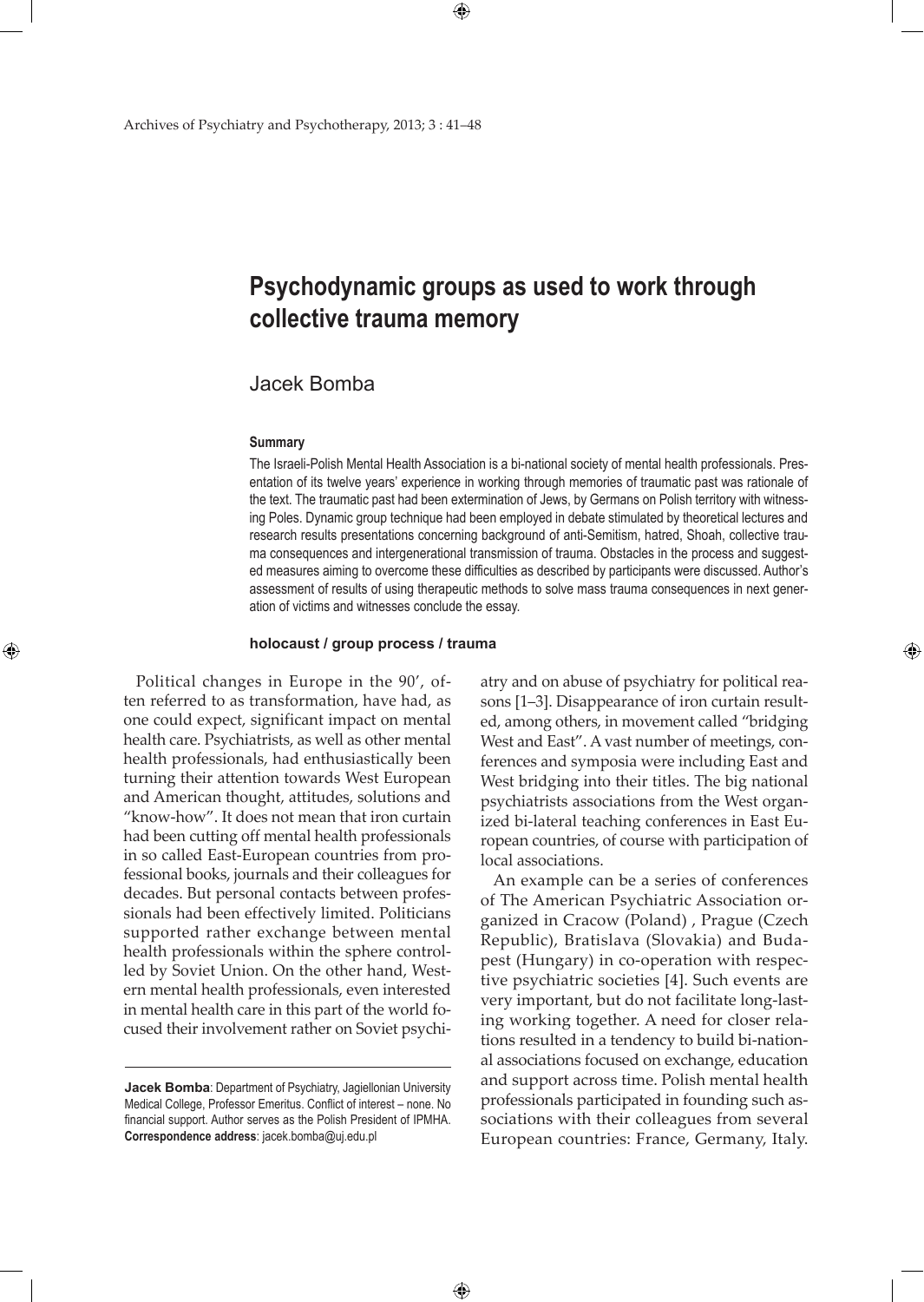⊕

Maybe the most effective has been The Polish-German Association for Mental Health (Deutsch-Polnisch Gesellschaft für Seelische Gesundheit e.V. /Polsko Niemieckie Towarzystwo Zdrowia Psychicznego). DPGSG has been effective in building working partnerships between psychiatric institutions in Germany and Poland. Its main rationale has been promotion of community psychiatry in Poland and, after reunion, in East Germany. Helping factors could be traced in close neighborhood, clearly defined task of reforming traditional psychiatry into community psychiatry, but also in working through wounds from the past.

## **ORIGINS OF THE ISRAELI-POLISH MENTAL HEALTH ASSOCIATION**

Israel and Poland have no common border. Hebrew is not popular language among Poles as German is. But, for Israelis Poland is a significant country as a land of ancestors of many of them, and above all, as the soil of the Holocaust.

In spite of geographical distance separating Israel and Poland, and in spite of language difference, Israeli and Polish mental health professionals had decided to organize the Israeli-Polish Mental Health Association (IPMHA)/ Polsko-Izraelskie Towarzystwo Zdrowia Psychicznego (PITZP).

Decision on founding a bi-national association was made in Savion (Tel Aviv) on April 19th 2000 by thirty Israeli and Polish mental health professionals. Provisional board was established, and statutes accepted. Preamble of the statutes summarizes the Association goals and tasks:

"Having in mind the shared commitment of Polish and Israeli psychiatrists to the victims of the Holocaust, and having in mind a common wish to investigate the roots at the harm caused by racial and ethnic hatred, anti-Semitism and other forms of social prejudice, and having in mind the obligation of mental health professions to contribute to an enlightened and tolerant society, we hereby establish the Polish Israeli Mental Health Association to further the above goals and to contribute to the improvement of mental health care in our two countries".

IPMHA was formally registered according the Polish law in 2001.

Thus, a group of experienced mental health professionals declared their conviction in close relations between prejudice and interpersonal hatred, and mental health; and their belief that using methods developed by mental health care can be effective in working through and solving these problems.

Some inspiring Israeli – Polish exchange already existed prior to making the decision on founding IPMHA. The exchange had started with involvement of Polish mental health researchers in consequences of the Holocaust. Maria Orwid, who was studying post-traumatic problems of the Holocaust survivors living in Poland [5], had invited recognized Israeli specialists in the survivors problems: Haim Dasberg and Yosi Hadar, to the conference on posttraumatic syndrome she organized in Cracow in 1998. The conference proceedings were not published. Nevertheless the meeting was found so interesting, that in 1999 the Jagiellonian University Department of Psychiatry in co-operation with Deutsch-Polnisch Gesellschaft für Seelische Gesundheit e.V. (DPGSG) had organized Polish-Israeli-German symposium *Myths and Taboo,* and in 2000 Polish and German psychiatrists attended annual congress of Israeli Psychiatric Association, actually the congress symposium on fight trauma and its consequences. Haim Knobler, at the time the Secretary of The Israeli Psychiatric Association, had arranged a post congress symposium concerned on memory of the common past of Jews and Poles. Introductory lecture by Polish historian Marcin Kula appeared in print [6]. Israeli and Polish mental health professionals were accompanied then by significant group of German colleagues from DPGSG.

⊕

The IPMHA activities and problems have been already presented [7, 8].

#### **FORMS OF IPMHA ACTIVITY**

 $\bigoplus$ 

The main form of the IPMHA activity has been organization of mental health care professionals meetings both in Israel and Poland. These events can be divided into three groups. The most important have been bi-national symposia, alternatively in Israel and in Poland. The other type of

Archives of Psychiatry and Psychotherapy, 2013; 3 : 41–48

⊕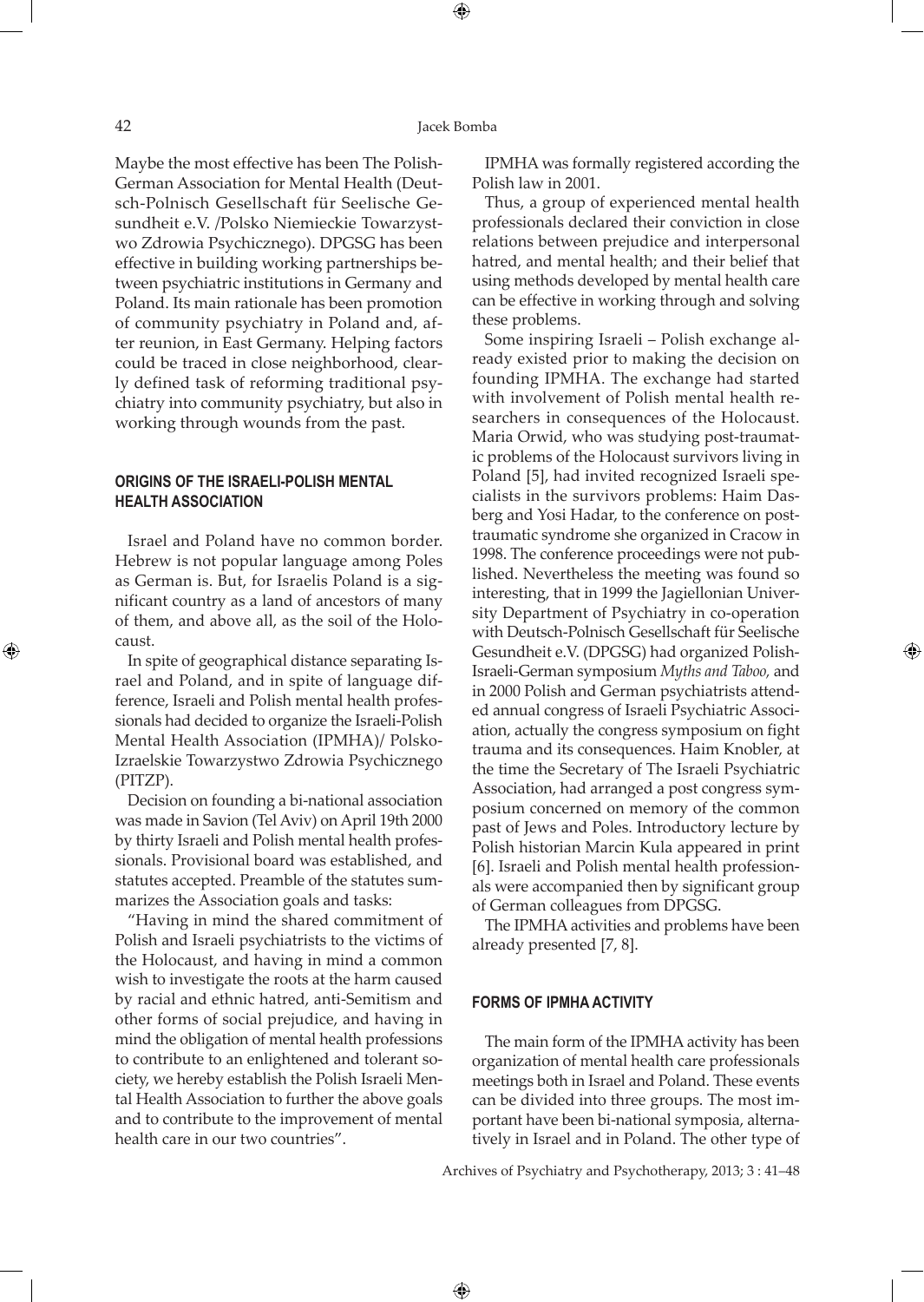conferences has been formed by a series of symposia commemorating Hillel Klein, the Israeli, Cracow born psychiatrist. The third one: symposia sponsored by IPMHA within The Israeli Psychiatric Association and The Polish Psychiatric Association congresses.

Significant part of the IPMHA conferences was recorded in papers published in professional journals. These publications enable confrontation and verification of individual memory.

It is difficult to find the factors which could be responsible for fragmentary documentation of symposia materials. Simple answer points out different way of working on verbal presentation and on paper for print. No information on rejection of papers submitted to Polish journals was found. Editors of *Dialog* and *Psychoterapia* were inviting conference speakers to submit their presentations. Same papers were published in bi-monthly *Psychiatria Polska* being as well as quarterly *Psychoterapia*, official journals of The Polish Psychiatric Association (in Polish). Papers were also published by *Archives of Psychiatry and Psychotherapy,* a quarterly also edited by the Polish Psychiatric Association (in English). *Dialog* is an annual journal published by The German-Polish Mental Health Association, edited in Poland in Polish and German, occasionally three-lingual having also English version of texts. One of the papers appeared in *The Israeli Journal of Psychiatry and Related Sciences* edited by The Israeli Psychiatric Association. The Polish Psychiatric Association and The Israeli Psychiatric Association journals are peer-reviewed.

⊕

IPMHA members are mental health professionals active in various areas of clinical and community psychiatry, psychotherapy, family therapy. Many members are involved in studies on trauma and/or dealing with its people suffering trauma consequences. They are specifically focused on the trauma of the Holocaust. It should be pointed out that among members of the IPMHA a vast majority have been the Holocaust survivors or children of survivors.

The involvement mentioned above has been reflected in themes of bi-national symposia: *The Past in the present: coming to terms with memories – our own and those of our patients* (Jerusalem 2000); *Accepted and non-accepted identity* (Cracow 2001); *Guilt and responsibility* (Haifa 2003); *Guilt – Responsibility – Forgiveness* (Cracow 2004); *Conti-*

*nuity / Discontinuity in a Changing World* (Neveh Shalom 2006); *Brother-Other* (Cracow 2007), *Painful memories* (Nazareth 2008), *Memory and beyond* (Cracow 2009), *The Future of the Memory and of Future of the Dialogue* (Tel Aviv 2012), *Dialogues on Anti-Semitism & Current Problems of Psychiatry* (Cracow 2013)*.*

Among early activities of IPMHA was cosponsoring (together with DPGSG) the plenary session of the 60<sup>th</sup> Congress of The Polish Psychiatric Association in Cracow, 2001 [9]. The session was commemorating late co-founder of IPMHA, professor Adam Szymusik and focused on relations between totalitarian systems and psychiatry. Maria Orwid (who was with Adam Szymusik on a research team led by Antoni Kępinski) spoke on *Cracow Auschwitz Research Programme*. Orwid, among others, discussed hypothetic reasons of not including Jewishness of Auschwitz Concentration Camp survivors among factors influencing imprisonment trauma consequences. "Conspiracy of silence" idea , according to her, could explain it in late 50' when the project had been carried on [10]. But, she also emphasized that both Auschwitz survivors and researchers were avoiding national identity question, as dangerous twelve years after the Auschwitz liberation. The shadow of national socialism was still heavy and dark. Henry Szor [11] focused on "immense damage done to the survivors' psyche, particularly in the area 'beyond representation'" [11, p. 167]. He pointed out, that in spite of great work done, and great achievements of clinical psychiatry and psychoanalysis to help survivors, and those to whom trauma was transmitted, the experience of trauma caused by totalitarianism, as Shoah trauma, is inconceivable. Other lectures in the session were presented by: Jim Briley, British psychiatrists, fighter with abuse of psychiatry by totalitarian regimes [12]; Semyon Gluzman, Ukrainian psychiatrist, himself victim of Soviet abuse of psychiatry, also fighter against political abuse of psychiatry [13] and German psychiatrist Niels Pörksen [14]. Their presentations concerned the abuse of psychiatry by totalitarian political systems in the past, and at present.

In a series of bi-national symposia the problem of the Holocaust trauma, post-traumatic suffering, intergenerational transmission of trauma an dealing with them in everyday mental health

Archives of Psychiatry and Psychotherapy, 2013; 3 : 41–48

 $\bigoplus$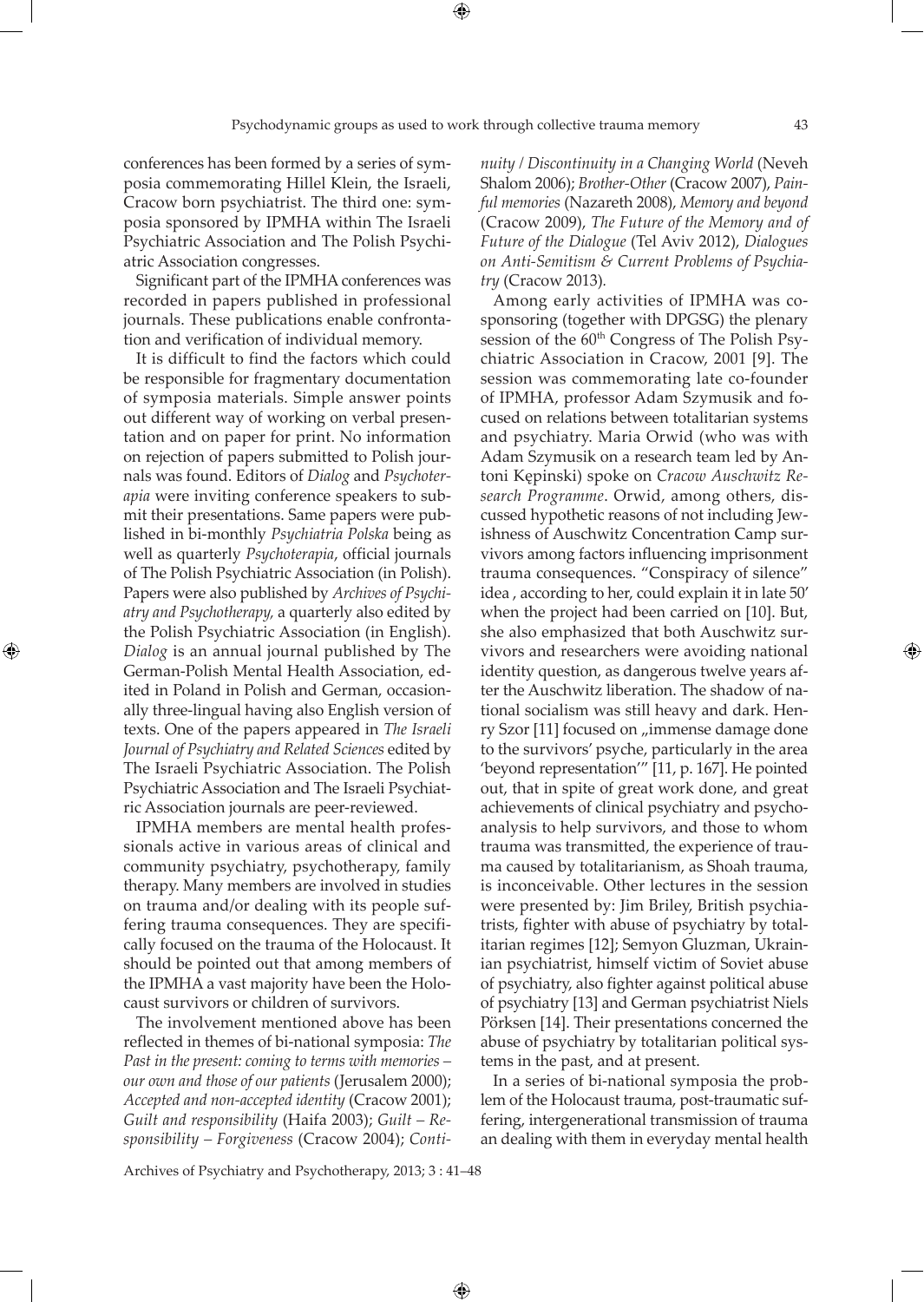⊕

⊕

practice were discussed from theoretical an practical aspects.

Martin Auerbach reported on permanent presence of the Holocaust consequences among Israeli users of mental health services [15]. Organization and specificity of help for the Holocaust survivors and their descendants in Poland was reported by Maria Orwid and her coworkers [16]. Haim Dasberg analysed the dynamics in attitudes towards the Shoah consequences in Israeli psychiatry. In his opinion perception of the posttraumatic psychopathology in survivors and its treatment has had a parallel evolution in mental health profession and Israeli community. From shock and shame – engaging perplexity, through neutrality – in consequence of denial, focusing on grave psychopathologies – due to defense by isolation, statistical assessment of anonymous non-patient survivors – due to defense by isolation, to new narratives caused by projective identification to the "pan-European dialogues with the 'Other'" [17]. Changes in psychiatrists approach to the consequences of war trauma and in helping trauma survivors was studied in work of those Israeli and Polish mental health professionals who were first concerned in research and treatment of Nazi violence survivors. Haim Knobler has kept coming back to works of his teacher in psychiatry, Cracow born survivor, founder of Israeli psychiatry – Hillel Klein [18]; Jacek Bomba – reported studies of Antoni Kępiński [19], Krzysztof Gierowski and Adam Szymusik – of Maria Einhorn-Susułowska [20]. Some relevant papers of Hillel Klein [21] and Antoni Kępiński [22–27] were published in Polish and English translation, respectively. But, results on current research focused on the Holocaust trauma were also presented and discussed at the symposia, then published [28–31].

It is significant and meaningful for the IPMHA members that the NAZI extermination of Jews was executed in its major part on the Polish soil, in presence of witnessing Poles. So, it is not unexpected that the debate covered relations between anti-Semitism and Holocaust, between anti-Semitism and helping, indifference, hostile satisfaction, and least but not last, active participation if Poles in extermination of Jews. Finally, it was the problem of roots and sources of anti-Semitism, which was especially important for the Polish IPMHA members.

Recognized students dealing with these problems were invited with lectures. Many of them represented other then psychiatry fields of science. They were historians (eg. Marcin Kula, 6), philosophers (eg. Michał Markowski, 32), poets (eg. Maria Cechnicka 33), but, also Israeli, German and Polish psychiatrists [34–38]. Their texts published form only a small part of contribution presented at the symposia by psychiatrists, psychologists, psychotherapists, theologians, philosophers, anthropologists, historians. The lecturers aimed to reach the genesis of human attitudes forming a background enabling behaviour which made the Shoah possible.

#### **THE GROUP PROCESS**

The small group debate was employed to deal with theoretical contents of symposia lectures, and with individual memories and attitudes of participants connected with the past relations between Jews and Christians in Poland. Memory of the Holocaust trauma was central issue for the majority of IPMHA members. Many survived the WW II, or were children of survivors. It was expected that the small group format will facilitate openness and development of a dialogic approach to participants' attitudes and opinions. The small group sessions lasted ninety minutes, two daily, for three days. Large group meetings served to share the experience of the small group meetings.

⊕

In 2008 and 2009 Symposia a large group run as "Dream Matrix" was introduced as the day starting event.

Each small group was led by two facilitators, one Israeli, one Polish. The language of debate was English. There was also a group in Polish as some Poles were not fluent in English and many Israelis spoke Polish. None of Poles nor Germans spoke Hebrew.

The groups were composed of Israeli and Polish members. The first series of small group sessions were also attended by German colleagues. As the Israeli-Polish exchange developed into more personal the Germans were kindly asked to stand by. It was presumed, that

Archives of Psychiatry and Psychotherapy, 2013; 3 : 41–48

 $\bigoplus$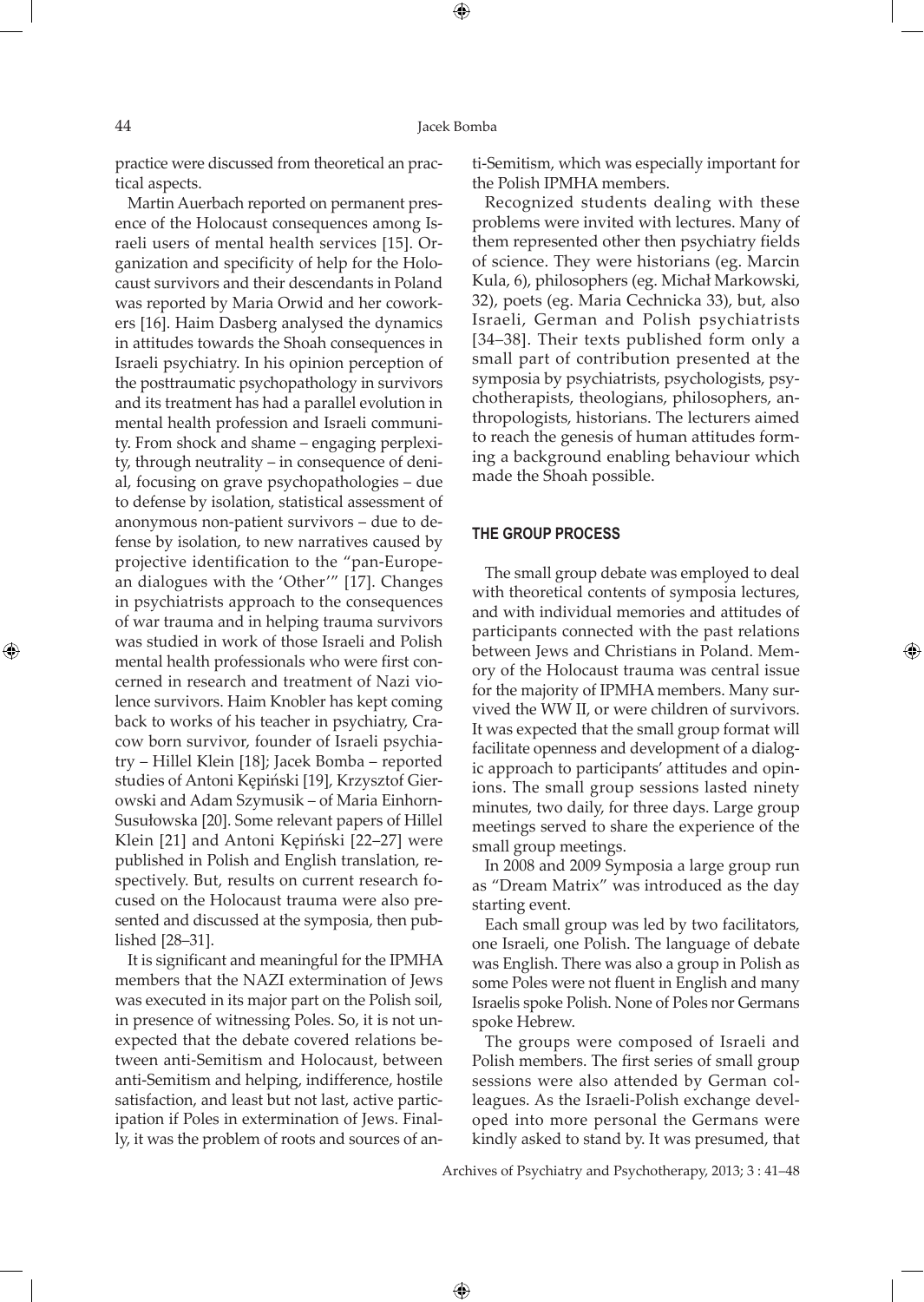their open and sincere tendency to take all responsibility for the Holocaust trauma on themselves holds back development of the dialogue between Israelis and Poles.

For the first meetings organized alternatively in Israel and in Poland yearly number of participants and number of small groups had been growing. Some participants were leaving. Newcomers were joining the groups. The group climate and the groups norms adopted seemed to be stable and not influenced by changes in the group composition. Israeli participants, especially those who belonged to the second generation appeared to be more open in bringing their traumatic memories and ambivalent emotions toward Poles. In consequence troublesome emotions connected with the groups debates were brought by Polish participants at the Polish part of the Association meetings organized between the IPMHA bilateral symposia, in Cracow.

Barbara Józefik, Bogdan de Barbaro i Krzysztof Szwajca [39] discussed this problem at the 2004 symposium *Guilt and responsibility*. Their analysis led them to supposition that emotional load of the group process could be a traumatic experience for participants. They wrote: "Israeli colleagues (…) were talking in emotional way about their experience of Poland and Polish heritage in them, about constructing their identity and the meaning of the Holocaust and anti-Semitism for this process. Polish participants were not prepared for such personal process. (...) The problem was in what each of them was to do. (...) How to build the Jewish perspective into their thinking about their own country and nation up to present time." [39, p. 74-75]

⊕

Polish, or precisely - Cracovian psychotherapists had started regular meetings to prepare themselves for the next Israeli – Polish symposium and small group discussions. The formal topic of these Cracovian meetings were studies on historical aspects of Polish-Jewish relations. Their goal was "to make place for the Jewish perspective".

"Participation it these meetings appeared to be (...) more difficult than expected. (...) The emotional load was expressed in questions, but also in silence. Suggestions which appeared one could interpret as defences." [39, p. 77]. Barbaro, Józefik and Szwajca gave a description of the group debate: "(...) individual persons' verbal

expressions, however in the meeting time form a polemic dialogue, are (...) 'external voicing' fragments present within each of participants. As in each of us are many voices: a voice demanding objective truth, and a voice looking for justification and purification, and a voice of defence fighting with any violation of the myth of decent Pole. At the same time there are efforts to give atonement to the Other (...)" [39, p. 78]. In the authors opinion the process get started in this group disclosing "double view in a form of two perspectives: 1) explanatory, and at the same time deconstructive, and 2) ethical [40, p. 78]. In their opinion "explanatory perspective is justified only after taking responsibility for evident evil" [39, p. 79].

Several years later Bogdan de Barbaro, Barbara Józefik, Lucyna Drożdżowicz i Maria Orwid [40] discussed the goals of the group meetings, and possible causes of individual and group difficulties. They tried to find ways to prevent accumulation of these difficulties. Barbara Józefik and Krzysztof Szwajca [41], de Barbaro et al. [42] stressed the work on deconstruction of the Polish myths is necessary, but painful.

Further events seem to indicate that continuation of the small dynamic groups failed. Several members, among them figures important for the Association withdraw from the small groups and switched to task groups working on other IPMHA goals. The 2009 Symposium commemorating Professor Maria Orwid, the Holocaust survivor living in Poland and one of the IPM-HA co-founders, after her sudden passing away half a year earlier, was the last one with the mall groups.

Many members declare openly their need and readiness to continue this type of the Association work. Nevertheless, no small group was organized effectively within the last two Symposia.

One of the reasons may be undiagnosed and unsolved traces of trauma inherited in our subconsciousness. Haim Dasberg claimed that the Shoah is relevant for everybody independently from his/her, or his/her ancestors, position and role during the *Endlösung*. However neutral, and objective, attitude toward Holocaust is impossible [17].

Henry Szor [43] pointed out, that "trans-generational transmission of trauma causes necessity of lifelong elaboration, thinking -con-

Archives of Psychiatry and Psychotherapy, 2013; 3 : 41–48

 $\bigoplus$ 

⊕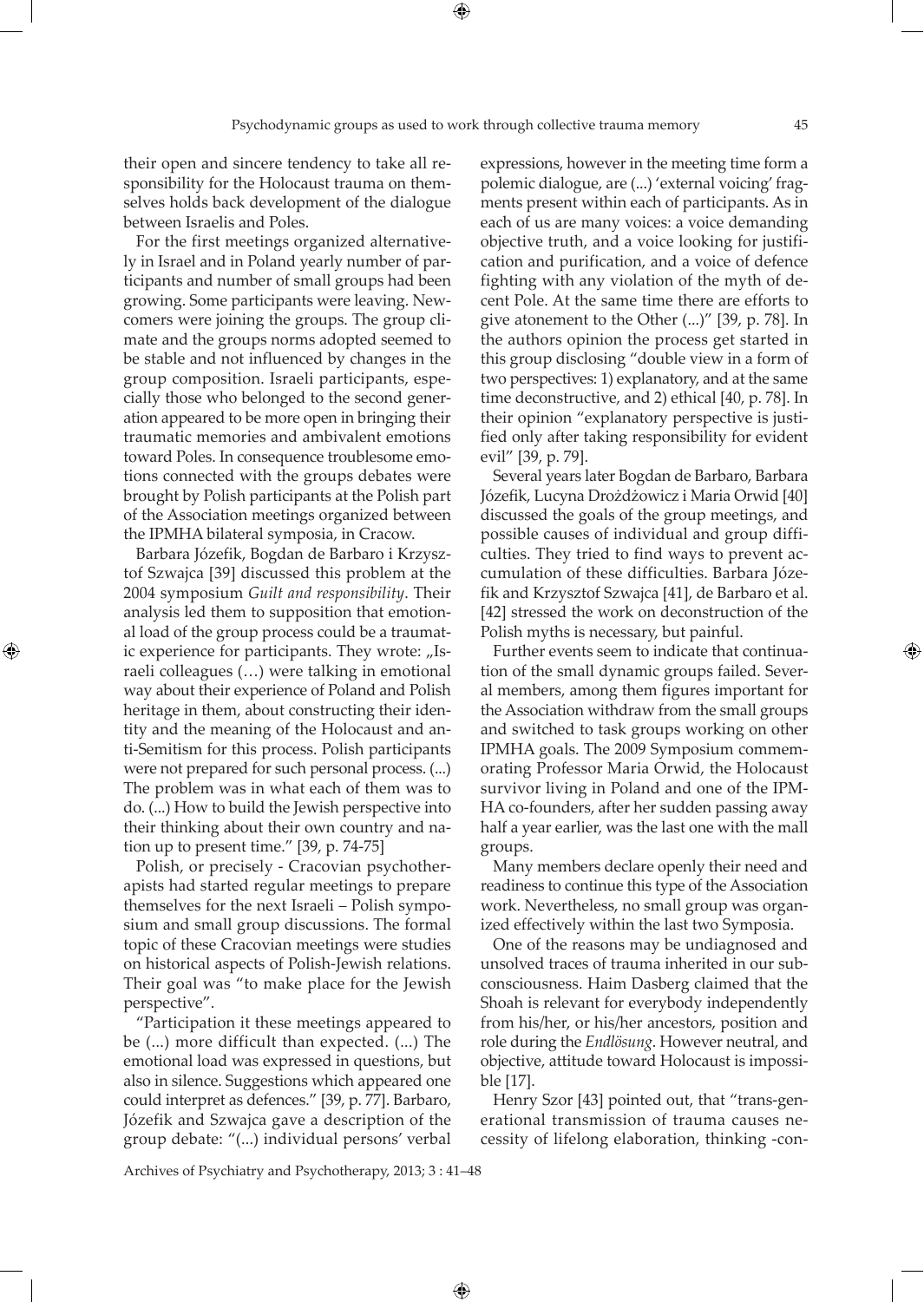⊕

scious and un-conscious, a process composed of memory and phantasy, (…) crucial for a capacity to be alive in the threat of this; beyond conceivable"[43, p. 177]. Moshe Landau published his account of dynamic group work by individual member [44, 45]. Landau is fully aware that change " of 'well known state of mind' (…) for example: inner attitude towards the diaspora, towards survivors, toward Poland etc. is difficult", and following Bion he treats it as "catastrophic change". [45, p. 89]

The similar problems in working through emotional consequences of the Holocaust were described by Volkan [46]. However, the significant difference between Volkan's group and IPMHA groups is in moderation. Volkan was leading the group of German of Jewish origin / German psychotherapy professionals being invited from outside. Our groups have been moderated by Israeli and Polish members of IPMHA. Nevertheless, as in experience described by Volkan our goal was to employ methods we use in clinical practice to solve the problems of Polish-Jewish relations, in the significant context of the Shoah.

### **CLOSING REFLECTIONS**

⊕

As pointed out above, the most important part of the IPMHA activity has been a series of symposia composed of lectures and debate in small group dynamic format. More than ten years of this work has left an ambiguous feeling of defeat and success. This ambiguity could be seen as congruent with "radioactivity of the Shoah memory", both beneficial and dangerous, as Yolanda Gampel [47, 48] metaphorically spoke at the Nazareth IPMHA symposium. IMPHA were aware of the emotional burden of trauma memory both in Israelis and in Poles.

Some measures were introduced to prevent unwanted consequences of this burden. However, one can suppose, that aiming avoidance of troublesome effects they could have had opposite results. Cracovian informal meetings, as described by Barbaro, Józefik and Szwajca [40] could increase defensive attitudes of participants towards their goals: "making place for Jewish perspective" and "taking responsibility before explanatory perspective can be adopted". A tendency to avoid working through could be also

traced in prospective, constructive actions. Such as concentration on young people exchange. Or even building the memorial of "twice forgotten patients".

Open format of the small groups does not allow for objective assessment of the effects participation could have in individual members. Some of those who decided to quit their attendance withdraw also their activities within the Association. Few of them reflected that they worked through problems which brought them to IPMHA activities. Yet another declared that the problems discussed in small groups belong to the older generation and they do not identify with them.

It is extremely difficult to assess function of Cracovian meetings introduced as study group on history of anti-Judaism and anti-Semitism, history of Jewish life in Poland, Zionism, and history of extermination of Jews in Europe. The meeting were hold monthly. There was no formal group leader. The meetings were open, but majority of attendants was working together in the same mental health academic institution. Did formal institutional relations, differences of age and academic position negatively influence the group cohesion and dialogue? Some of those who withdraw their attendance happened to point on this as the reason of their decision. There exist a possibility that Cracovian meetings promoted divisions between the Association members.

⊕

There is also one, significant problem of Polish context. Between 2000 and 2012 Polish debate on the Shoah became a public debate. The debate covered, maybe as the main issue, the ways Poles behaved during that time. Reconstruction of attitudes toward the tragedy of the Holocaust became the issue of the Polish community. The Association could have a small part in starting this public debate. Nevertheless the question is no longer the IPMHA group and its members individual problem. The public debate is still going on. Serious difficulties in expression of emotions the Holocaust left can be traced in the public level too.

#### **REFERENCES**

 $\bigoplus$ 

- 1. Birley J. Political abuse of Psychiatry. Psychiatry 2004; 3, 3: 22–25.
- 2. Birley J. In conversation with Greg Wilkinson. Psychiatric Bulletin 1995; 19: 33–39.

Archives of Psychiatry and Psychotherapy, 2013; 3 : 41–48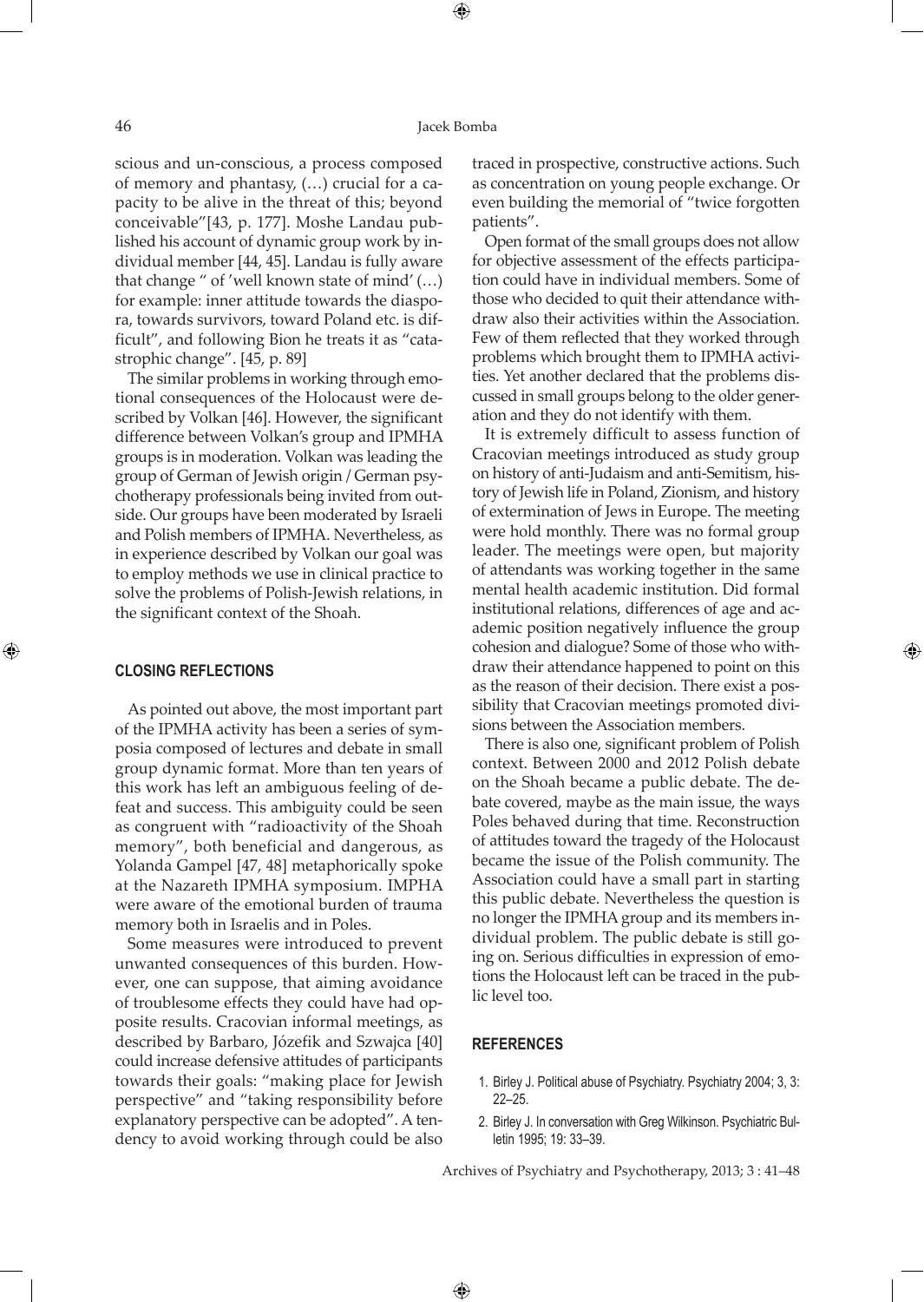$\bigoplus$ 

- 3. Bloch S, Chodoff P, Green SA. Psychiatric Ethics. Oxford, New York: Oxford University Press; 1981
- 4. Bomba J, de Barbaro B (eds.). Psychiatria amerykańska lat dziewięćdziesiątych. Kraków: Collegium Medicum UJ, 1995.
- 5. Orwid M. Psychosocial perspective of Holocaust Survivors. Dialog. 2002; 11: 33–36.
- 6. Kula M. Stereotype: the self-perpetuating plague. Dialog 2002; 11: 91–96.
- 7. Bomba J, Knobler H. Polsko-Izraelskie Towarzystwo Zdrowia Psychicznego: jego historia i znaczenie. Psychiatr Pol. 2007; 3 supl.: 11–12.
- 8. Bomba J. The Israeli-Polish Mental Health Association: its history and activities. Isr. J. Psychiatry Relat. Sci. 2013, submitted.
- 9. XL Zjazd Naukowy Psychiatrów Polskich PTP. Integracja psychiatrii. Psychiat. Pol. 2001; 35, 3 supl.
- 10. Orwid M. Kraków PTSD studies. Dialog 2002; 11:171–172.
- 11. Szor H. Meeting the limits of representation. Psychotherapy with victims of the Nazi regime. Dialog 2002; 11: 164–167.
- 12. Birley J. Totalitarianism In Psychiatry Now. Psychiatr Pol. 2001; 3 supl.: 22.
- 13. Gluzman S. Abuse of psychiatry in Ukraine. Psychiat.Pol. 2001,3 supl.: 68.
- 14. Pörksen N. Healing or extermination. Dialog 2002; 11: 177–180.

⊕

- 15. Auerbach M. Past loses and old age Holocaust Survivors dealing with existential meanings of loss and death. Dialog 2002; 11: 65–68.
- 16. Orwid M, Biedka Ł, Domagalska-Kurdziel E, Kamińska M, Szwajca K. Holocaust survivors children (second generation) - Identity problems. Dialog 2002; 11: 142–147.
- 17. Dasberg H. Myths and taboos among Isaeli first and second generation psychiatrist in regard to the Holocaust. Dialog 2002; 11: 21–27.
- 18. Knobler HY. The legacy of Hillel Klein the late Krakow-born Israeli psychoanalyst. Dialog 2002; 11: 71–72.
- 19. Bomba J. Heritage of Antoni Kępiński. Archives of Psychiatry and Psychotherapy 2009; 1–2 : 69–72.
- 20. Gierowski JK, Szymusik A. Maria Einhorn-Susułowska: foudress of clinical psychology In Poland. Dialog 2002; 11: 78–84.
- 21. Klein H, Kogan I. Procesy identyfikacji i zaprzeczenie w cieniu nazizmu (trans. J. Bomba). Psychoterapia 2007; 4 (143): 17–25.
- 22. Kępiński A. Anus mundi. Archives of Psychiatry and Psychotherapy 2007; 4: 85–87.
- 23. Kępiński A, Orwid M. From psychopathology of Übermensch (trans. J. Bomba). Archives of Psychiatry and Psychotherapy 2007; 1& 2: 73–80.

Archives of Psychiatry and Psychotherapy, 2013; 3 : 41–48

 $\bigoplus$ 

- 24. Kępiński A. The Auschwitz refections (trans. J. Bomba). Archives of Psychiatry and Psychotherapy 2007; 3: 79–81.
- 25. Kępiński A. The Nightmare (trans. J. Bomba).Archives of Psychiatry and Psychotherapy .2008ł 1: 93–97.
- 26. Kępiński A. The ramp: psychopathology of decision (trans. J. Bomba). Archives of Psychiatry and Psychotherapy 2008; 3: 71–80.
- 27. Kępiński A. KZ-syndrome (trans. J. Bomba). Archives of Psychiatry and Psychotherapy 2008; 4: 77–84.
- 28. Prot-Klinger K. Das Bedürfnis nach Vergebung bei Holocaust-Űberlebenden am beispiel von Juden aus Rumänien. Dialog 2004; 13: 107: 111.
- 29. Szwajca K, Bomba J. Problematyka drugiego pokolenia ocalonych z Holokcaustu w Polsce. Psychiatr Pol. 2007; 51, 3 supl.: 162 .
- 30. Prot K. Broken identity. The impact of the holocaust on identity in Romanian and Polish Jews. Isr. J. Psychiatry Relat. Sci. 2008; 45: 239–246
- 31. Prot K, Biedka Ł, Szwajca K, Bierzyński K, Domagalska E, Izdebski R. Psychotherapy of Holocaust survivors – group process analysis. Archives of Psychiatry and Psychotherapy 2011; 1 : 21–33.
- 32. Markowski MP. Identity and deconstruction. Dialog 2002; 11: 148–152.
- 33. Cechnicka M. The taboo of Jews among Poles. Dialog 2002; 11: 52–55.
- 34. Aleksandrowicz DR. Poland: myth and reality in Israeli eyes. Dialog 2002; 11: 39–40.
- 35. Aleksandrowicz DR. Israeli identity: a mosaic of contradictions. Dialog 2002; 11: 133–136.
- 36. Leidinger F. Poles, Jews and Germans. Dialog 2002; 11: 117–128.
- 37. Seidel R. Myth and taboo: memory and forgetfulness. Dialog 2002; 11: 59–60.
- 38. Bomba J. Jewish taboo among Polish people, Dialog 2002; 11: 45–48.
- 39. Barbaro de B, Józefik B, Szwajca K, Problem żydowski? Refleksje nad procesem grupowym krakowskich psychoterapeutów. Psychoterapia 2004; 3: 73–79.
- 40. Barbaro B, Józefik B, Drożdżowicz L, Orwid M. Polsko-Izraelskie Towarzystwo Zdrowia Psychicznego: dynamika i dylematy grupy polskiej. Psychiatr Pol. 2007; 3 supl.: 32
- 41. Józefik B, Szwajca K. Polish myths and their deconstruction in the Polish-Jewish relations. Archives of Psychiatry and Psychotherapy 2011; 13, 1: 35–41.
- 42. Barbaro B, Józefik B, Drożdżowicz L, Szwajca K. In the face of anti-Semitism: thoughts of Polish Psychotherapists. Archives of Psychiatry and Psychotherapy 2011; 13, 1: 55–60.
- 43. Szor H. When I think Lodz … life history as difficult memory. Dialog 2006; 14: 170-178.

⊕